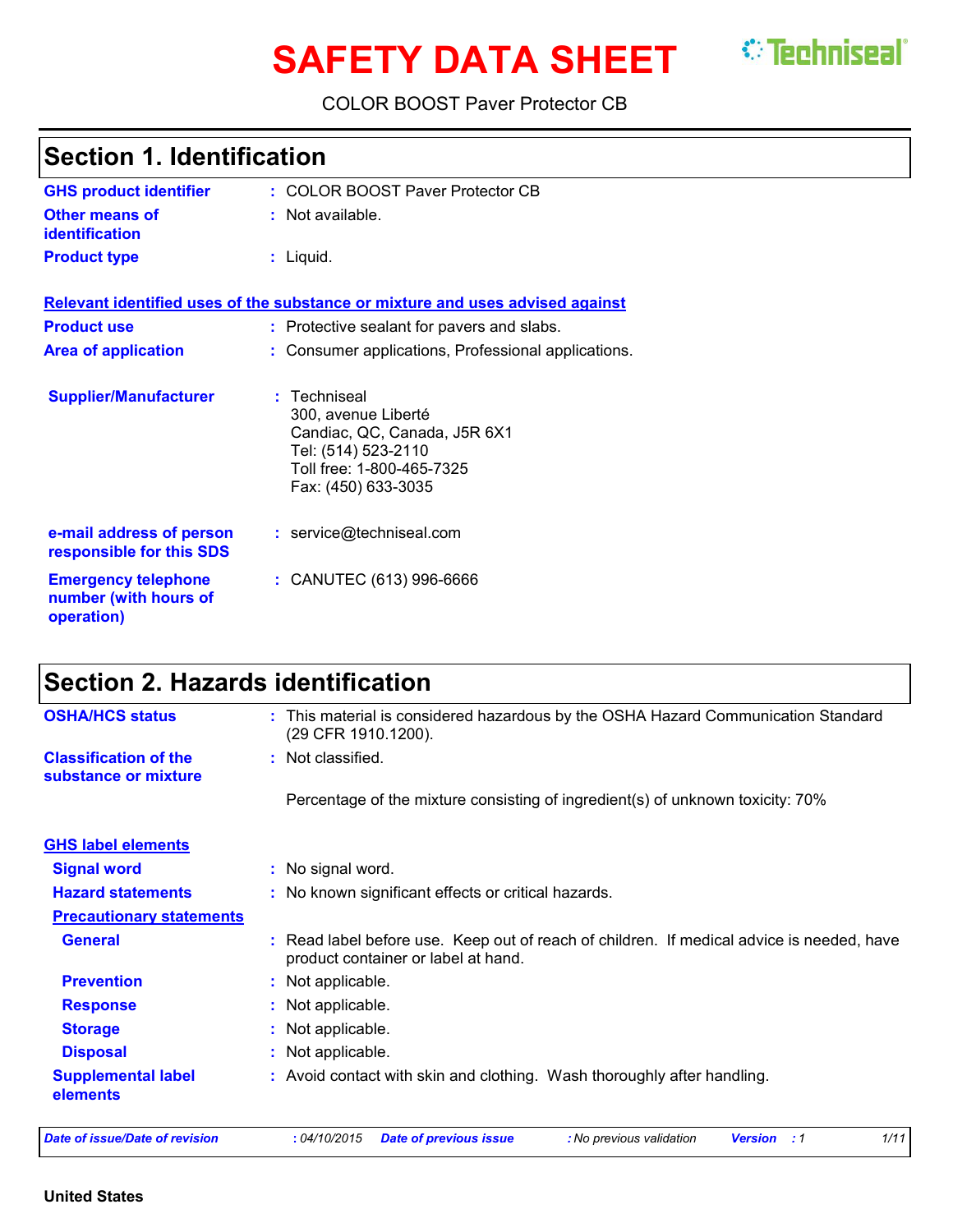# **Section 2. Hazards identification**

**Hazards not otherwise classified :** Prolonged or repeated contact may dry skin and cause irritation.

## **Section 3. Composition/information on ingredients**

| Substance/mixture     | : Mixture        |
|-----------------------|------------------|
| <b>Other means of</b> | : Not available. |
| <b>identification</b> |                  |

#### **CAS number/other identifiers**

| <b>CAS number</b>      | : Not applicable. |                    |               |                   |
|------------------------|-------------------|--------------------|---------------|-------------------|
| <b>Product code</b>    | : Not available.  |                    |               |                   |
| <b>Ingredient name</b> |                   | <b>Other names</b> | $\frac{9}{6}$ | <b>CAS number</b> |
| Polymer                |                   | Not available.     | 60-100        |                   |

Any concentration shown as a range is to protect confidentiality or is due to batch variation.

**There are no additional ingredients present which, within the current knowledge of the supplier and in the concentrations applicable, are classified as hazardous to health and hence require reporting in this section.**

### **Section 4. First aid measures**

#### **Description of necessary first aid measures**

| <b>Eye contact</b>  | : Immediately flush eyes with plenty of water, occasionally lifting the upper and lower<br>eyelids. Check for and remove any contact lenses. Get medical attention.                                                                                                                                                                                    |
|---------------------|--------------------------------------------------------------------------------------------------------------------------------------------------------------------------------------------------------------------------------------------------------------------------------------------------------------------------------------------------------|
| <b>Inhalation</b>   | : Remove victim to fresh air and keep at rest in a position comfortable for breathing. Get<br>medical attention if symptoms occur.                                                                                                                                                                                                                     |
| <b>Skin contact</b> | : Wash skin thoroughly with soap and water or use recognized skin cleanser. Remove<br>contaminated clothing and shoes. Get medical attention if symptoms occur.                                                                                                                                                                                        |
| <b>Ingestion</b>    | : Wash out mouth with water. Remove victim to fresh air and keep at rest in a position<br>comfortable for breathing. If material has been swallowed and the exposed person is<br>conscious, give small quantities of water to drink. Do not induce vomiting unless<br>directed to do so by medical personnel. Get medical attention if symptoms occur. |

| <b>Potential acute health effects</b> | <b>Most important symptoms/effects, acute and delayed</b>                          |
|---------------------------------------|------------------------------------------------------------------------------------|
| <b>Eye contact</b>                    | : No known significant effects or critical hazards.                                |
| <b>Inhalation</b>                     | : No known significant effects or critical hazards.                                |
| <b>Skin contact</b>                   | : Defatting to the skin. May cause skin dryness and irritation.                    |
| <b>Ingestion</b>                      | : No known significant effects or critical hazards.                                |
| <b>Over-exposure signs/symptoms</b>   |                                                                                    |
| <b>Eye contact</b>                    | : No specific data.                                                                |
| <b>Inhalation</b>                     | : No specific data.                                                                |
| <b>Skin contact</b>                   | : Adverse symptoms may include the following:<br>irritation<br>dryness<br>cracking |
| <b>Ingestion</b>                      | : No specific data.                                                                |
|                                       |                                                                                    |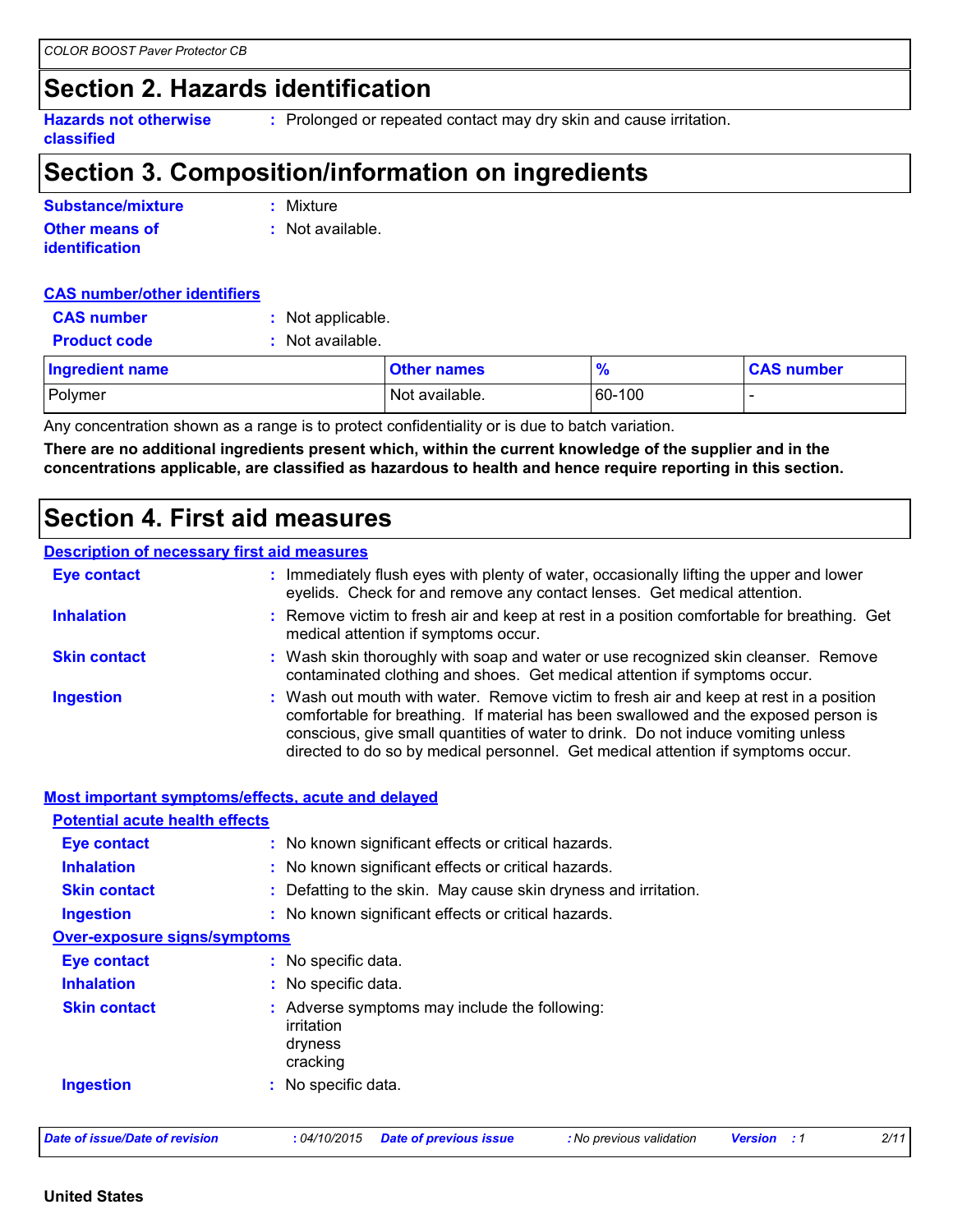# **Section 4. First aid measures**

|                                   | Indication of immediate medical attention and special treatment needed, if necessary                                           |
|-----------------------------------|--------------------------------------------------------------------------------------------------------------------------------|
| <b>Notes to physician</b>         | : Treat symptomatically. Contact poison treatment specialist immediately if large<br>quantities have been ingested or inhaled. |
| <b>Specific treatments</b>        | : No specific treatment.                                                                                                       |
| <b>Protection of first-aiders</b> | : No action shall be taken involving any personal risk or without suitable training.                                           |

#### **See toxicological information (Section 11)**

# **Section 5. Fire-fighting measures**

| <b>Extinguishing media</b>                               |                                                                                                                                                                                                     |
|----------------------------------------------------------|-----------------------------------------------------------------------------------------------------------------------------------------------------------------------------------------------------|
| <b>Suitable extinguishing</b><br>media                   | : Use an extinguishing agent suitable for the surrounding fire.                                                                                                                                     |
| <b>Unsuitable extinguishing</b><br>media                 | : None known.                                                                                                                                                                                       |
| <b>Specific hazards arising</b><br>from the chemical     | : In a fire or if heated, a pressure increase will occur and the container may burst.                                                                                                               |
| <b>Hazardous thermal</b><br>decomposition products       | : Decomposition products may include the following materials:<br>carbon dioxide<br>carbon monoxide                                                                                                  |
| <b>Special protective actions</b><br>for fire-fighters   | : Promptly isolate the scene by removing all persons from the vicinity of the incident if<br>there is a fire. No action shall be taken involving any personal risk or without suitable<br>training. |
| <b>Special protective</b><br>equipment for fire-fighters | : Fire-fighters should wear appropriate protective equipment and self-contained breathing<br>apparatus (SCBA) with a full face-piece operated in positive pressure mode.                            |

# **Section 6. Accidental release measures**

|                                                              | <b>Personal precautions, protective equipment and emergency procedures</b>                                                                                                                                                                                                           |
|--------------------------------------------------------------|--------------------------------------------------------------------------------------------------------------------------------------------------------------------------------------------------------------------------------------------------------------------------------------|
| For non-emergency<br>personnel                               | : No action shall be taken involving any personal risk or without suitable training.<br>Evacuate surrounding areas. Keep unnecessary and unprotected personnel from<br>entering. Do not touch or walk through spilled material. Put on appropriate personal<br>protective equipment. |
| For emergency responders                                     | : If specialised clothing is required to deal with the spillage, take note of any information in<br>Section 8 on suitable and unsuitable materials. See also the information in "For non-<br>emergency personnel".                                                                   |
| <b>Environmental precautions</b>                             | : Avoid dispersal of spilled material and runoff and contact with soil, waterways, drains<br>and sewers. Inform the relevant authorities if the product has caused environmental<br>pollution (sewers, waterways, soil or air).                                                      |
| <b>Methods and materials for containment and cleaning up</b> |                                                                                                                                                                                                                                                                                      |
|                                                              |                                                                                                                                                                                                                                                                                      |

: Stop leak if without risk. Move containers from spill area. Dilute with water and mop up if water-soluble. Alternatively, or if water-insoluble, absorb with an inert dry material and place in an appropriate waste disposal container. Dispose of via a licensed waste disposal contractor. **Small spill :**

| Date of issue/Date of revision | 04/10/2015 | Date of previous issue | : No previous validation | <b>Versior</b> | 3/11<br>- - |
|--------------------------------|------------|------------------------|--------------------------|----------------|-------------|
|                                |            |                        |                          |                |             |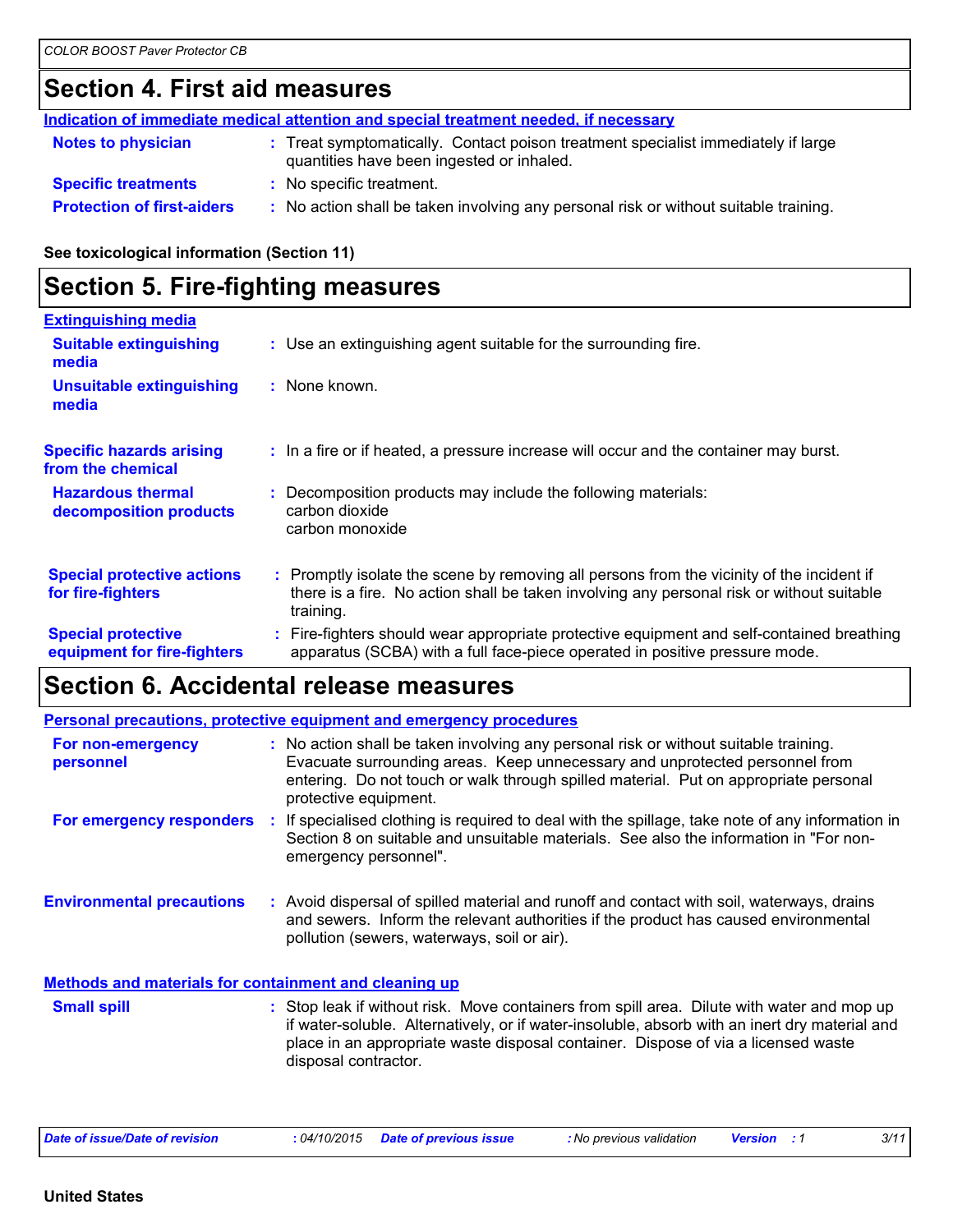# **Section 6. Accidental release measures**

| <b>Large spill</b> | : Stop leak if without risk. Move containers from spill area. Prevent entry into sewers,<br>water courses, basements or confined areas. Wash spillages into an effluent treatment<br>plant or proceed as follows. Contain and collect spillage with non-combustible,<br>absorbent material e.g. sand, earth, vermiculite or diatomaceous earth and place in<br>container for disposal according to local regulations (see Section 13). Dispose of via a<br>licensed waste disposal contractor. Note: see Section 1 for emergency contact<br>information and Section 13 for waste disposal. |
|--------------------|--------------------------------------------------------------------------------------------------------------------------------------------------------------------------------------------------------------------------------------------------------------------------------------------------------------------------------------------------------------------------------------------------------------------------------------------------------------------------------------------------------------------------------------------------------------------------------------------|

# **Section 7. Handling and storage**

| <b>Precautions for safe handling</b>                                      |                                                                                                                                                                                                                                                                                                                                                                                                                                                                                                               |
|---------------------------------------------------------------------------|---------------------------------------------------------------------------------------------------------------------------------------------------------------------------------------------------------------------------------------------------------------------------------------------------------------------------------------------------------------------------------------------------------------------------------------------------------------------------------------------------------------|
| <b>Protective measures</b>                                                | : Put on appropriate personal protective equipment (see Section 8).                                                                                                                                                                                                                                                                                                                                                                                                                                           |
| <b>Advice on general</b><br>occupational hygiene                          | : Eating, drinking and smoking should be prohibited in areas where this material is<br>handled, stored and processed. Workers should wash hands and face before eating,<br>drinking and smoking. Remove contaminated clothing and protective equipment before<br>entering eating areas. See also Section 8 for additional information on hygiene<br>measures.                                                                                                                                                 |
| <b>Conditions for safe storage,</b><br>including any<br>incompatibilities | : Store in accordance with local regulations. Store in original container protected from<br>direct sunlight in a dry, cool and well-ventilated area, away from incompatible materials<br>(see Section 10) and food and drink. Keep container tightly closed and sealed until<br>ready for use. Containers that have been opened must be carefully resealed and kept<br>upright to prevent leakage. Do not store in unlabeled containers. Use appropriate<br>containment to avoid environmental contamination. |

# **Section 8. Exposure controls/personal protection**

| <b>Control parameters</b>                         |                                                                                                                                                                                                                                                                                                                                                                                                   |
|---------------------------------------------------|---------------------------------------------------------------------------------------------------------------------------------------------------------------------------------------------------------------------------------------------------------------------------------------------------------------------------------------------------------------------------------------------------|
| <b>Occupational exposure limits</b>               |                                                                                                                                                                                                                                                                                                                                                                                                   |
| None.                                             |                                                                                                                                                                                                                                                                                                                                                                                                   |
| <b>Appropriate engineering</b><br><b>controls</b> | : Good general ventilation should be sufficient to control worker exposure to airborne<br>contaminants.                                                                                                                                                                                                                                                                                           |
| <b>Environmental exposure</b><br>controls         | : Emissions from ventilation or work process equipment should be checked to ensure they<br>comply with the requirements of environmental protection legislation. In some cases,<br>fume scrubbers, filters or engineering modifications to the process equipment will be<br>necessary to reduce emissions to acceptable levels.                                                                   |
| <b>Individual protection measures</b>             |                                                                                                                                                                                                                                                                                                                                                                                                   |
| <b>Hygiene measures</b>                           | : Wash hands, forearms and face thoroughly after handling chemical products, before<br>eating, smoking and using the lavatory and at the end of the working period.<br>Appropriate techniques should be used to remove potentially contaminated clothing.<br>Wash contaminated clothing before reusing. Ensure that eyewash stations and safety<br>showers are close to the workstation location. |
| <b>Eye/face protection</b>                        | : Safety eyewear complying with an approved standard should be used when a risk<br>assessment indicates this is necessary to avoid exposure to liquid splashes, mists,<br>gases or dusts. If contact is possible, the following protection should be worn, unless<br>the assessment indicates a higher degree of protection: safety glasses with side-shields.                                    |
| <b>Skin protection</b>                            |                                                                                                                                                                                                                                                                                                                                                                                                   |
|                                                   |                                                                                                                                                                                                                                                                                                                                                                                                   |
|                                                   |                                                                                                                                                                                                                                                                                                                                                                                                   |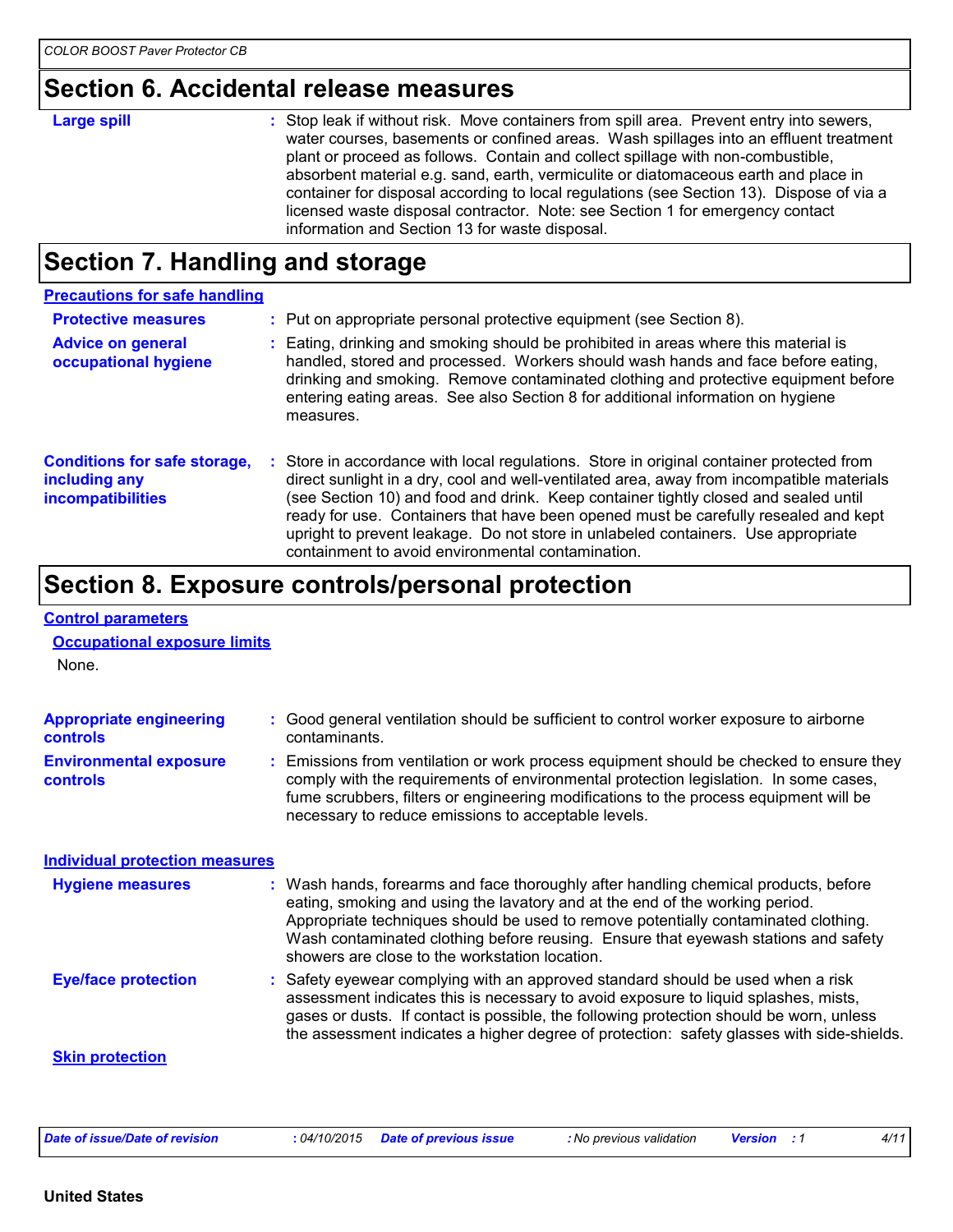# **Section 8. Exposure controls/personal protection**

| <b>Hand protection</b>        | : Chemical-resistant, impervious gloves complying with an approved standard should be<br>worn at all times when handling chemical products if a risk assessment indicates this is<br>necessary.                                                                                                                            |
|-------------------------------|----------------------------------------------------------------------------------------------------------------------------------------------------------------------------------------------------------------------------------------------------------------------------------------------------------------------------|
| <b>Body protection</b>        | : Personal protective equipment for the body should be selected based on the task being<br>performed and the risks involved and should be approved by a specialist before<br>handling this product.                                                                                                                        |
| <b>Other skin protection</b>  | : Appropriate footwear and any additional skin protection measures should be selected<br>based on the task being performed and the risks involved and should be approved by a<br>specialist before handling this product.                                                                                                  |
| <b>Respiratory protection</b> | : Use a properly fitted, air-purifying or air-fed respirator complying with an approved<br>standard if a risk assessment indicates this is necessary. Respirator selection must be<br>based on known or anticipated exposure levels, the hazards of the product and the safe<br>working limits of the selected respirator. |

# **Section 9. Physical and chemical properties**

| <b>Appearance</b>                                 |                                                                      |
|---------------------------------------------------|----------------------------------------------------------------------|
| <b>Physical state</b>                             | $:$ Liquid.                                                          |
| Color                                             | : Semi-transparent./White.                                           |
| Odor                                              | Characteristic.                                                      |
| <b>Odor threshold</b>                             | Not available.                                                       |
| pH                                                | $: 5$ to 6                                                           |
| <b>Melting point</b>                              | : $0^{\circ}$ C (32 $^{\circ}$ F)                                    |
| <b>Boiling point</b>                              | : $100^{\circ}$ C (212 $^{\circ}$ F)                                 |
| <b>Flash point</b>                                | Not available.                                                       |
| <b>Evaporation rate</b>                           | : Not available.                                                     |
| <b>Flammability (solid, gas)</b>                  | : Not applicable.                                                    |
| Lower and upper explosive<br>(flammable) limits   | : Not available.                                                     |
| <b>Vapor pressure</b>                             | : Not available.                                                     |
| <b>Vapor density</b>                              | Not available.                                                       |
| <b>Relative density</b>                           | Not available.                                                       |
| <b>Solubility</b>                                 | Easily soluble in the following materials: cold water and hot water. |
| <b>Solubility in water</b>                        | Not available.                                                       |
| <b>Partition coefficient: n-</b><br>octanol/water | : Not available.                                                     |
| <b>Auto-ignition temperature</b>                  | : Not available.                                                     |
| <b>Decomposition temperature</b>                  | Not available.                                                       |
| <b>SADT</b>                                       | Not available.                                                       |
| <b>Viscosity</b>                                  | Dynamic (room temperature): 12 to 14 mPa s (12 to 14 cP)             |
| <b>Density</b>                                    | 1 g/cm <sup>3</sup>                                                  |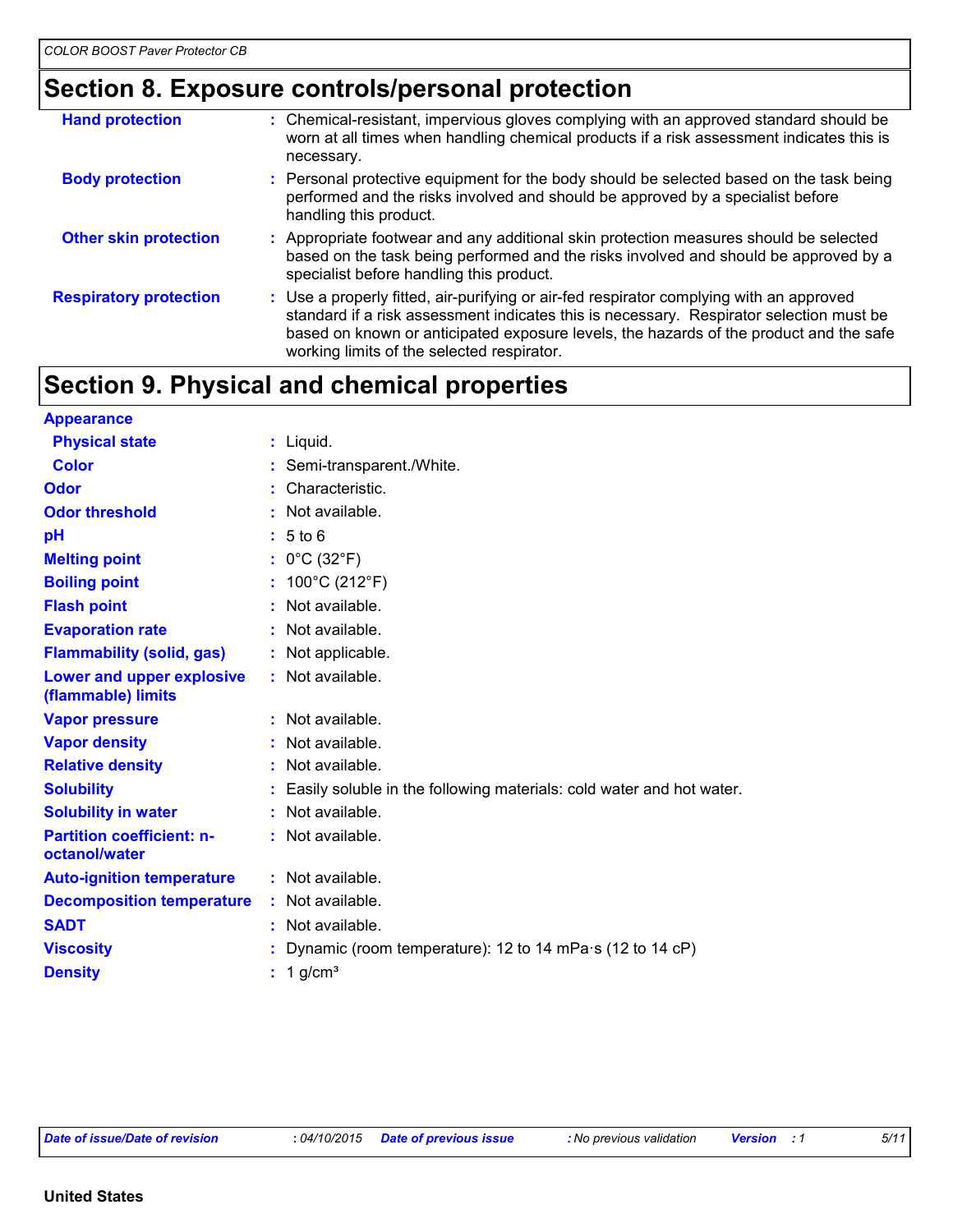### **Section 10. Stability and reactivity**

| : No specific test data related to reactivity available for this product or its ingredients.              |
|-----------------------------------------------------------------------------------------------------------|
| : The product is stable.                                                                                  |
| : Under normal conditions of storage and use, hazardous reactions will not occur.                         |
| Under normal conditions of storage and use, hazardous polymerization will not occur.                      |
| : No specific data.                                                                                       |
| : Reactive or incompatible with the following materials: oxidizing materials.                             |
| : Under normal conditions of storage and use, hazardous decomposition products should<br>not be produced. |
|                                                                                                           |

# **Section 11. Toxicological information**

#### **Information on toxicological effects**

#### **Acute toxicity**

Not available.

#### **Irritation/Corrosion**

Not available.

#### **Sensitization**

Not available.

#### **Mutagenicity**

Not available.

#### **Carcinogenicity**

Not available.

#### **Reproductive toxicity**

Not available.

#### **Teratogenicity**

Not available.

#### **Specific target organ toxicity (single exposure)**

Not available.

#### **Specific target organ toxicity (repeated exposure)**

Not available.

#### **Aspiration hazard**

Not available.

#### **Information on the likely routes of exposure**

**:** Routes of entry anticipated: Dermal.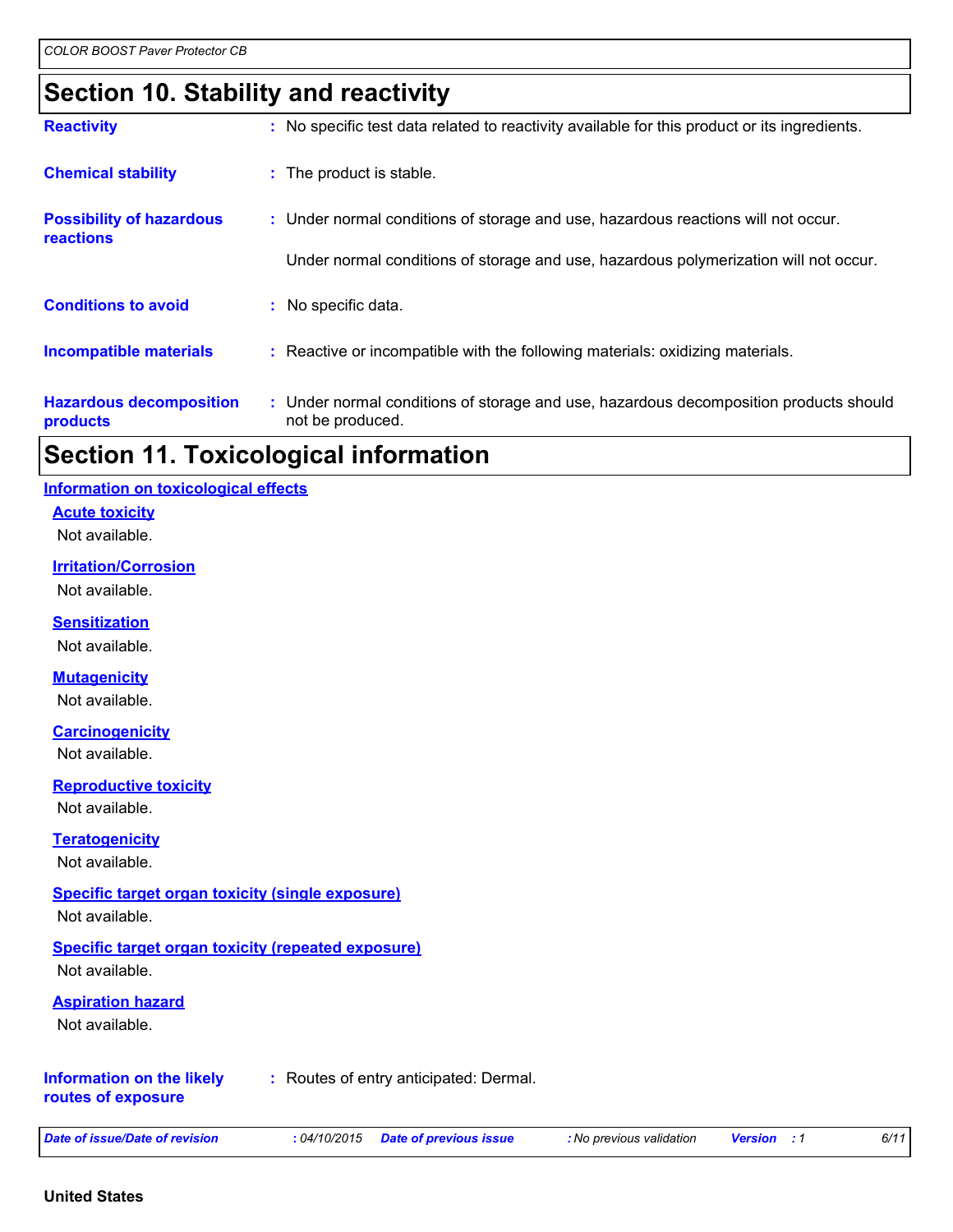# **Section 11. Toxicological information**

| <b>Potential acute health effects</b>        |                                                                                                           |
|----------------------------------------------|-----------------------------------------------------------------------------------------------------------|
| <b>Eye contact</b>                           | : No known significant effects or critical hazards.                                                       |
| <b>Inhalation</b>                            | No known significant effects or critical hazards.                                                         |
| <b>Skin contact</b>                          | Defatting to the skin. May cause skin dryness and irritation.                                             |
| <b>Ingestion</b>                             | : No known significant effects or critical hazards.                                                       |
|                                              | Symptoms related to the physical, chemical and toxicological characteristics                              |
| <b>Eye contact</b>                           | : No specific data.                                                                                       |
| <b>Inhalation</b>                            | No specific data.                                                                                         |
| <b>Skin contact</b>                          | : Adverse symptoms may include the following:                                                             |
|                                              | irritation                                                                                                |
|                                              | dryness                                                                                                   |
|                                              | cracking                                                                                                  |
| <b>Ingestion</b>                             | : No specific data.                                                                                       |
|                                              |                                                                                                           |
|                                              | Delayed and immediate effects and also chronic effects from short and long term exposure                  |
| <b>Short term exposure</b>                   |                                                                                                           |
| <b>Potential immediate</b><br>effects        | : Not available.                                                                                          |
| <b>Potential delayed effects</b>             | : Not available.                                                                                          |
| <b>Long term exposure</b>                    |                                                                                                           |
| <b>Potential immediate</b><br><b>effects</b> | : Not available.                                                                                          |
| <b>Potential delayed effects</b>             | : Not available.                                                                                          |
| <b>Potential chronic health effects</b>      |                                                                                                           |
| Not available.                               |                                                                                                           |
| <b>General</b>                               | : Prolonged or repeated contact can defat the skin and lead to irritation, cracking and/or<br>dermatitis. |
| <b>Carcinogenicity</b>                       | : No known significant effects or critical hazards.                                                       |
| <b>Mutagenicity</b>                          | No known significant effects or critical hazards.                                                         |
| <b>Teratogenicity</b>                        | : No known significant effects or critical hazards.                                                       |
| <b>Developmental effects</b>                 | : No known significant effects or critical hazards.                                                       |
| <b>Fertility effects</b>                     | No known significant effects or critical hazards.                                                         |
|                                              |                                                                                                           |

#### **Numerical measures of toxicity**

Not available. **Acute toxicity estimates**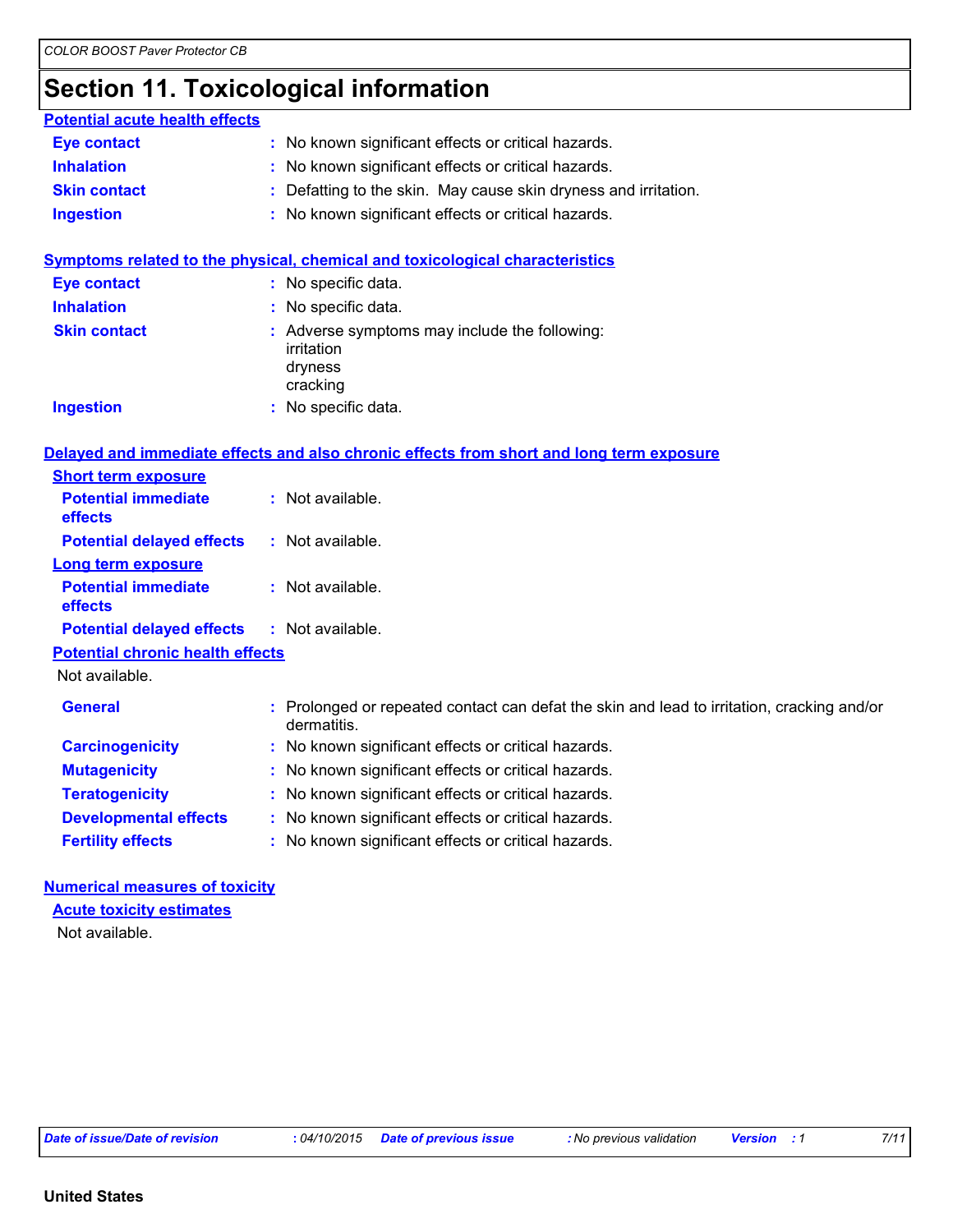# **Section 12. Ecological information**

#### **Toxicity**

Not available.

| <b>Persistence and degradability</b><br>Not available.                             |                    |
|------------------------------------------------------------------------------------|--------------------|
| <b>Bioaccumulative potential</b><br>Not available.                                 |                    |
| <b>Mobility in soil</b><br><b>Soil/water partition</b><br><b>coefficient (Koc)</b> | $:$ Not available. |

**Other adverse effects** : No known significant effects or critical hazards.

# **Section 13. Disposal considerations**

| <b>Disposal methods</b> | : The generation of waste should be avoided or minimized wherever possible. Disposal<br>of this product, solutions and any by-products should at all times comply with the<br>requirements of environmental protection and waste disposal legislation and any<br>regional local authority requirements. Dispose of surplus and non-recyclable products<br>via a licensed waste disposal contractor. Waste should not be disposed of untreated to<br>the sewer unless fully compliant with the requirements of all authorities with jurisdiction.<br>Waste packaging should be recycled. Incineration or landfill should only be considered<br>when recycling is not feasible. This material and its container must be disposed of in a<br>safe way. Empty containers or liners may retain some product residues. Avoid<br>dispersal of spilled material and runoff and contact with soil, waterways, drains and |
|-------------------------|-----------------------------------------------------------------------------------------------------------------------------------------------------------------------------------------------------------------------------------------------------------------------------------------------------------------------------------------------------------------------------------------------------------------------------------------------------------------------------------------------------------------------------------------------------------------------------------------------------------------------------------------------------------------------------------------------------------------------------------------------------------------------------------------------------------------------------------------------------------------------------------------------------------------|
|                         | sewers.                                                                                                                                                                                                                                                                                                                                                                                                                                                                                                                                                                                                                                                                                                                                                                                                                                                                                                         |

# **Section 14. Transport information**

|                                      | <b>DOT Classification</b> | <b>IMDG</b>              | <b>IATA</b>              |
|--------------------------------------|---------------------------|--------------------------|--------------------------|
| <b>UN number</b>                     | Not regulated.            | Not regulated.           | Not regulated.           |
| <b>UN proper</b><br>shipping name    | $\overline{\phantom{0}}$  |                          |                          |
| <b>Transport</b><br>hazard class(es) |                           |                          |                          |
| <b>Packing group</b>                 | $\blacksquare$            | $\overline{\phantom{a}}$ | $\overline{\phantom{0}}$ |
| <b>Environmental</b><br>hazards      | No.                       | No.                      | No.                      |
| <b>Additional</b><br>information     | $\overline{\phantom{0}}$  |                          |                          |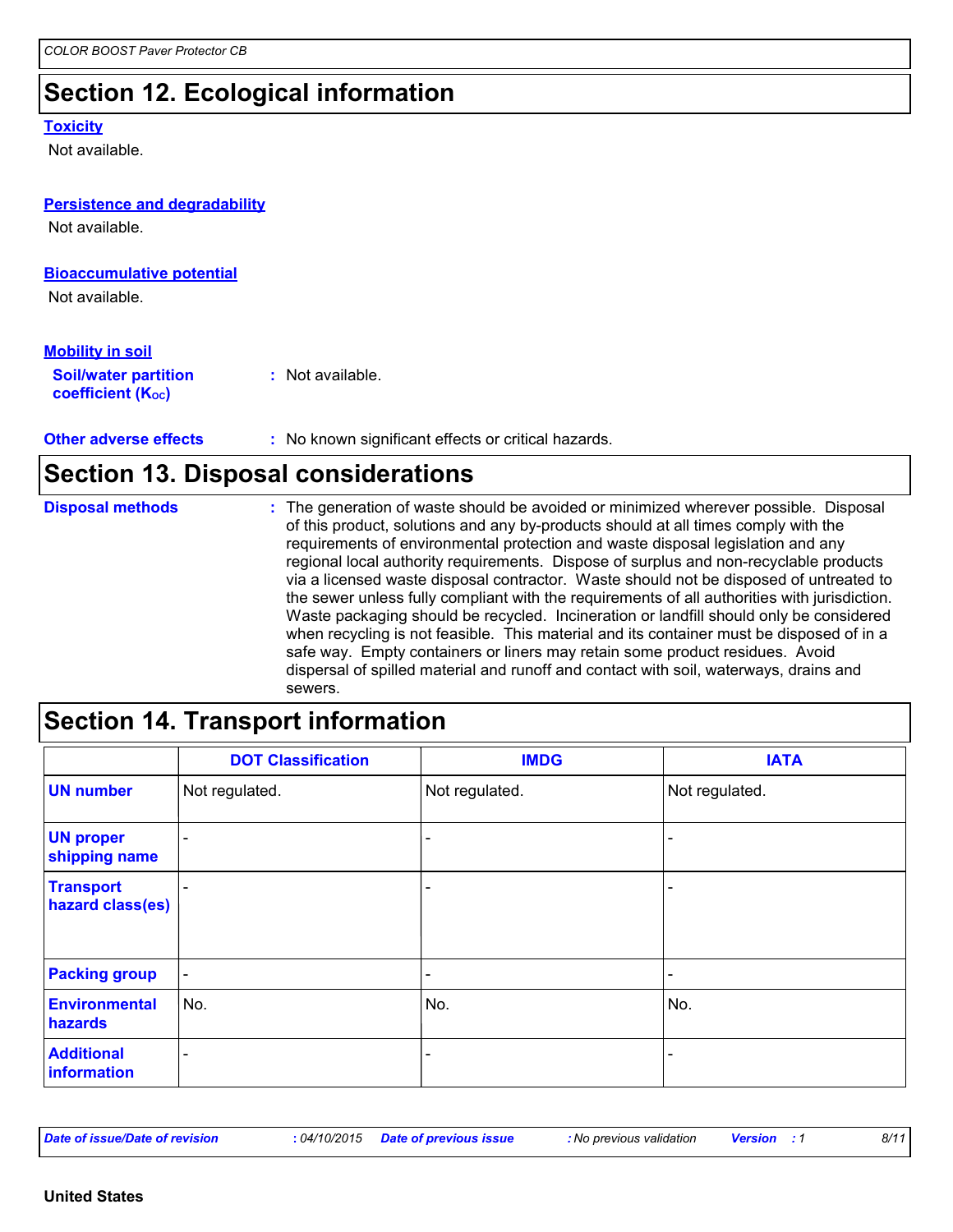### **Section 14. Transport information**

| <b>Special precautions for user</b> | Transport within user's premises: always transport in closed containers that are<br>upright and secure. Ensure that persons transporting the product know what to do in the<br>event of an accident or spillage. |
|-------------------------------------|------------------------------------------------------------------------------------------------------------------------------------------------------------------------------------------------------------------|
| <b>Transport in bulk according</b>  | : Not available.                                                                                                                                                                                                 |

**to Annex II of MARPOL 73/78 and the IBC Code**

# **Section 15. Regulatory information**

| <b>U.S. Federal regulations</b>                                                   | : United States inventory (TSCA 8b): All components are listed or exempted. |
|-----------------------------------------------------------------------------------|-----------------------------------------------------------------------------|
| <b>Clean Air Act Section 112</b><br>(b) Hazardous Air<br><b>Pollutants (HAPS)</b> | : Not listed                                                                |
| <b>Clean Air Act Section 602</b><br><b>Class I Substances</b>                     | : Not listed                                                                |
| <b>Clean Air Act Section 602</b><br><b>Class II Substances</b>                    | : Not listed                                                                |
| <b>DEA List I Chemicals</b><br>(Precursor Chemicals)                              | : Not listed                                                                |
| <b>DEA List II Chemicals</b><br><b>(Essential Chemicals)</b>                      | : Not listed                                                                |
| <b>SARA 302/304</b>                                                               |                                                                             |
| <b>Composition/information on ingredients</b>                                     |                                                                             |
| No products were found.                                                           |                                                                             |
| <b>SARA 304 RQ</b>                                                                | : Not applicable.                                                           |
| <b>SARA 311/312</b>                                                               |                                                                             |
| <b>Classification</b>                                                             | : Immediate (acute) health hazard                                           |

#### **Composition/information on ingredients**

| <b>Name</b> | $\frac{1}{2}$ | <b>Fire</b> | <b>Sudden</b><br>hazard release of<br><b>pressure</b> | <b>Reactive</b> | Immediate<br>(acute)<br>health<br><b>hazard</b> | <b>Delayed</b><br>(chronic)<br>health<br>hazard |
|-------------|---------------|-------------|-------------------------------------------------------|-----------------|-------------------------------------------------|-------------------------------------------------|
| Polymer     | 60-100        | No.         | No.                                                   | No.             | Yes.                                            | No.                                             |

#### **SARA 313**

Not applicable.

#### **State regulations**

| <b>Massachusetts</b> |
|----------------------|
|----------------------|

- 
- 
- None of the components are listed. **: New York :** None of the components are listed.
	-
- **New Jersey :** None of the components are listed.
- 
- 
- **Pennsylvania :** None of the components are listed.

#### **California Prop. 65**

None of the components are listed.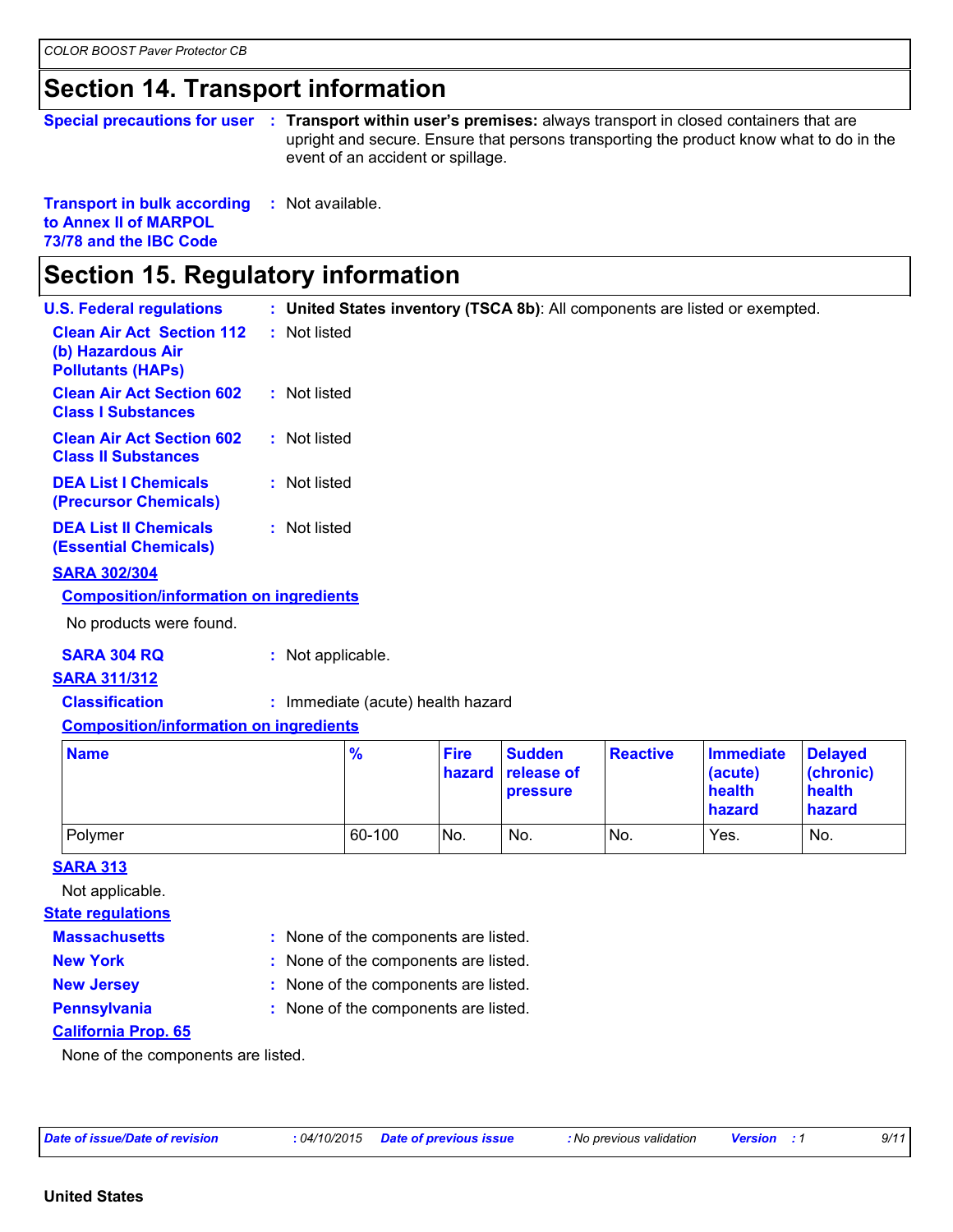### **Section 16. Other information**

**Hazardous Material Information System (U.S.A.)**



**Caution: HMIS® ratings are based on a 0-4 rating scale, with 0 representing minimal hazards or risks, and 4 representing significant hazards or risks Although HMIS® ratings are not required on SDSs under 29 CFR 1910. 1200, the preparer may choose to provide them. HMIS® ratings are to be used with a fully implemented HMIS® program. HMIS® is a registered mark of the National Paint & Coatings Association (NPCA). HMIS® materials may be purchased exclusively from J. J. Keller (800) 327-6868.**

**The customer is responsible for determining the PPE code for this material.**

**National Fire Protection Association (U.S.A.)**



**Reprinted with permission from NFPA 704-2001, Identification of the Hazards of Materials for Emergency Response Copyright ©1997, National Fire Protection Association, Quincy, MA 02269. This reprinted material is not the complete and official position of the National Fire Protection Association, on the referenced subject which is represented only by the standard in its entirety.**

**Copyright ©2001, National Fire Protection Association, Quincy, MA 02269. This warning system is intended to be interpreted and applied only by properly trained individuals to identify fire, health and reactivity hazards of chemicals. The user is referred to certain limited number of chemicals with recommended classifications in NFPA 49 and NFPA 325, which would be used as a guideline only. Whether the chemicals are classified by NFPA or not, anyone using the 704 systems to classify chemicals does so at their own risk.**

| <b>History</b>                    |                                                                                                                                                                                                                                                                                                                                                                                                                                                                                                                                                                                |
|-----------------------------------|--------------------------------------------------------------------------------------------------------------------------------------------------------------------------------------------------------------------------------------------------------------------------------------------------------------------------------------------------------------------------------------------------------------------------------------------------------------------------------------------------------------------------------------------------------------------------------|
| Date of issue/Date of<br>revision | : 04/10/2015                                                                                                                                                                                                                                                                                                                                                                                                                                                                                                                                                                   |
| Date of previous issue            | : No previous validation                                                                                                                                                                                                                                                                                                                                                                                                                                                                                                                                                       |
| <b>Version</b>                    | $\pm$ 1                                                                                                                                                                                                                                                                                                                                                                                                                                                                                                                                                                        |
| <b>Prepared by</b>                | : IHS                                                                                                                                                                                                                                                                                                                                                                                                                                                                                                                                                                          |
| <b>Key to abbreviations</b>       | $\therefore$ ATE = Acute Toxicity Estimate<br><b>BCF</b> = Bioconcentration Factor<br>GHS = Globally Harmonized System of Classification and Labelling of Chemicals<br>IATA = International Air Transport Association<br>IBC = Intermediate Bulk Container<br><b>IMDG = International Maritime Dangerous Goods</b><br>LogPow = logarithm of the octanol/water partition coefficient<br>MARPOL 73/78 = International Convention for the Prevention of Pollution From Ships,<br>1973 as modified by the Protocol of 1978. ("Marpol" = marine pollution)<br>$UN = United Nations$ |
| <b>References</b>                 | : HCS (U.S.A.)- Hazard Communication Standard<br>International transport regulations                                                                                                                                                                                                                                                                                                                                                                                                                                                                                           |
|                                   | $\triangledown$ Indicates information that has changed from previously issued version.                                                                                                                                                                                                                                                                                                                                                                                                                                                                                         |

**Notice to reader**

| Date of issue/Date of revision<br>: 04/10/2015 | <b>Date of previous issue</b> | : No previous validation | <b>Version</b> | 10/11 |
|------------------------------------------------|-------------------------------|--------------------------|----------------|-------|
|------------------------------------------------|-------------------------------|--------------------------|----------------|-------|